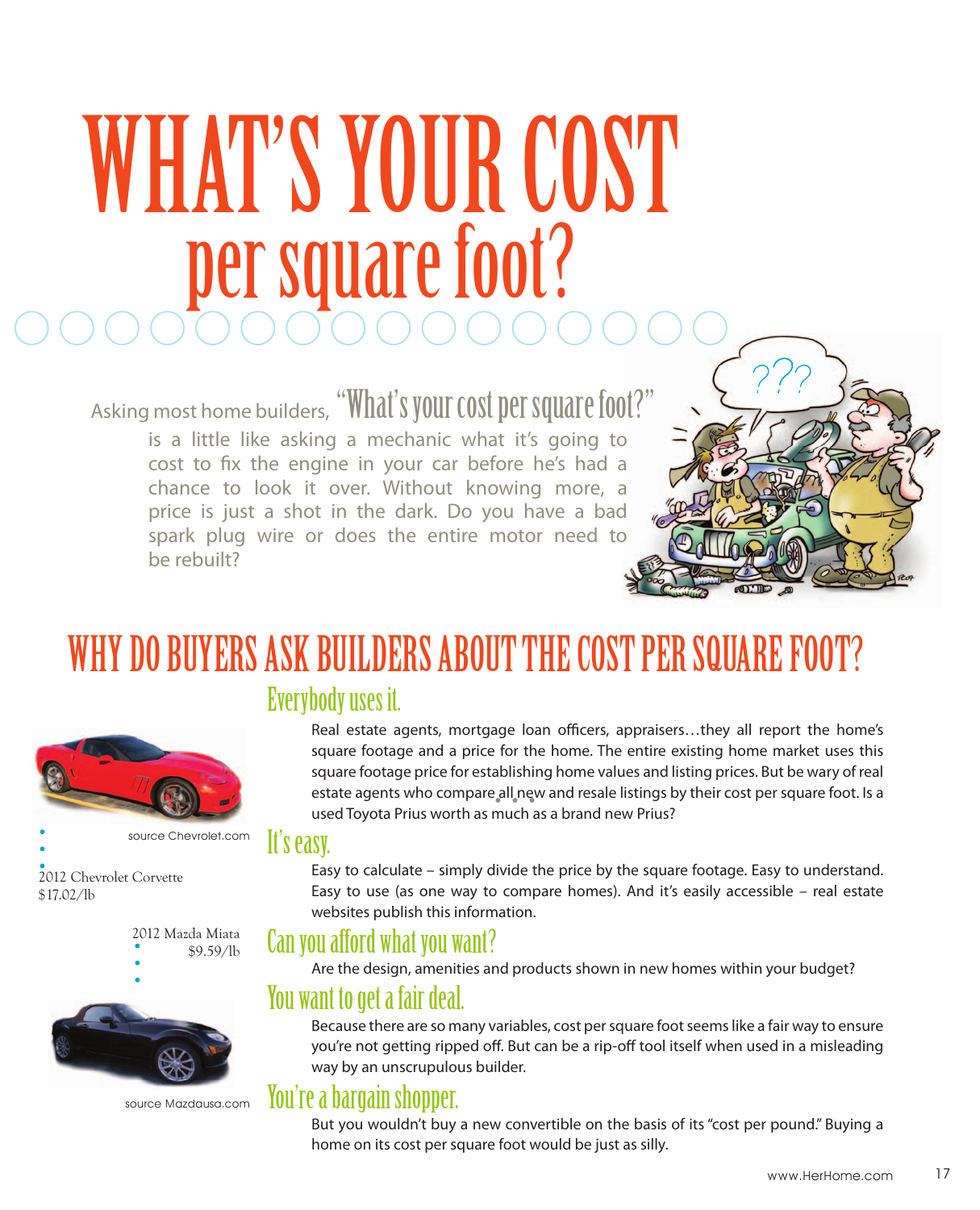# \$71.73/sq. ft. 10 Things you need to know before comparing new homes and their cost per square foot

#### Methods used…differ

\$161.46/sq. ft.

\$107.33/sq. ft.

An all-brick home may be hundreds of square feet bigger than the same home with siding! Was the second-story area of a 2-story high entry foyer included? It's heated space but it isn't "walkable" square footage. Such differences can dramatically impact the home's reported square footage and thus its cost per square foot!

#### 3 **What's included in the price?**

Builder A includes and hardwood flooring, Builder B figures carpet. Builder C includes full sod and a generous landscaping allowance, Builder D's price only includes grass seed. Was a concrete driveway included? Don't laugh! Such factors don't affect the size of your home but affect the cost per square foot.

#### 4 **Land costs**

Did the cost per square foot quoted include the home site? A \$25,000 lot represents \$12.50 per square foot for a 2,000 square foot home, but \$30 per square foot if built on a \$60,000 lot! Subdivision covenants (i.e., full masonry front elevations) and community amenities such as walking trails and parks all have costs which are passed along to each homebuyer as higher lot prices.

#### **What square footage was the price based on?**

Basements? Attics? What if, due to a sloping ceiling, you can only stand up in a small portion of that attic? What about porches, a deck, patio or the garage? If the garage space doesn't increase a home's square footage, why not build a 4-car garage? A silly exaggeration, but any cost per square foot comparison is meaningless if the square footage of these areas is counted differently by various builders.

The materials / products used differs by builder

Your price includes granite countertops! But which granite, the \$40 per sq. ft. or the \$100 per sq. ft granite? Are the included hardwood floors 3/4" or the cheaper 3/8" thickness? Seeing on a builder's specifications sheet that granite countertops and hardwood floors are included is insufficient for comparing different builders' cost per square foot prices.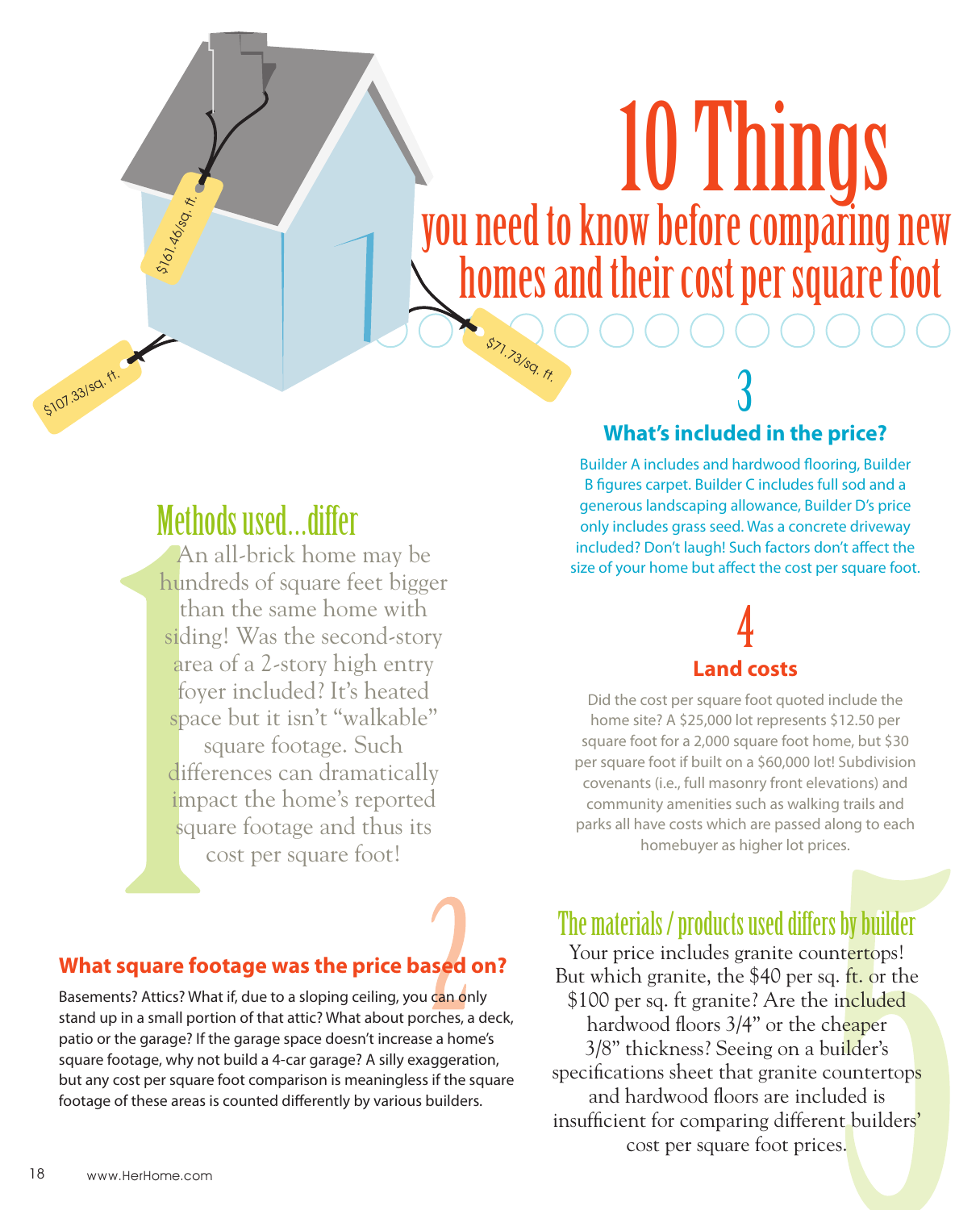

| first floor<br>second floor | 1387 sq. ft.                               |
|-----------------------------|--------------------------------------------|
| total finished              | Cost/sq. ft.<br>471 sq. ft.<br>@ \$300,000 |
| garage                      | 1858 sq. ft.<br>\$161.46                   |
| porches                     | 509 sq. ft.                                |
| attic                       | 185 sq. ft.                                |
| total under roof            | 243 sq. ft.                                |
| basement adds               | 2795 sq. ft.<br>\$107.33                   |
| total sq. ft.               | 1387 sq. ft.                               |
|                             | 4182 sq. ft.<br>\$71.73                    |
|                             |                                            |

#### Quality workmanship isn't cheap

In order to quote a lower cost, a builder can opt to hire the low-bid carpenter, plumber or drywaller on your home. The value of caring craftsmen shows up when you have annoying air leaks around your new windows, doors that close by themselves or poor water pressure in your master bathroom.

#### **Your choices…**

Because of expensive cabinetry, countertops, faucets, tile floors, appliances and plumbing fixtures, your kitchen selections alone could increase your home's overall cost by \$10-20 per square foot! Also increasing cost without increasing square footage are: fireplaces, lighting, window treatments, and even paint—many builders charge \$100 or more each time you change paint colors.

#### 9 The type of home you build impacts cost

By stacking its two levels, a two-story home will have a smaller foundation and smaller roof than a one-story home of similar finished square footage.



#### **The total size of the home**

Costs such as permits, government fees and utility hook-ups are constant regardless of the size of home. Smaller homes still have a kitchen sink, dishwasher, range, refrigerator, and microwave just like larger houses. Therefore, smaller homes are generally more expensive per square foot.

#### **Cost is driven by design**

Since sophisticated rooflines and dramatic entryways don't increase a home's square footage, such homes cost more per square foot. Homes with higher ceilings or artful ceiling details cost more per square foot than homes with standard, 8-foot high flat ceilings.

Carpet comes in 12'-wide rolls, so designing a room 12'-8" wide is more expensive due to the added labor costs for cutting and seaming the carpet and increased material waste.

Pre-drawn home plans might cost \$1,000, or about \$.50 per square foot for a 2,000 square foot home, while custom-drawn plans typically range from \$2-\$10 or more per square foot.